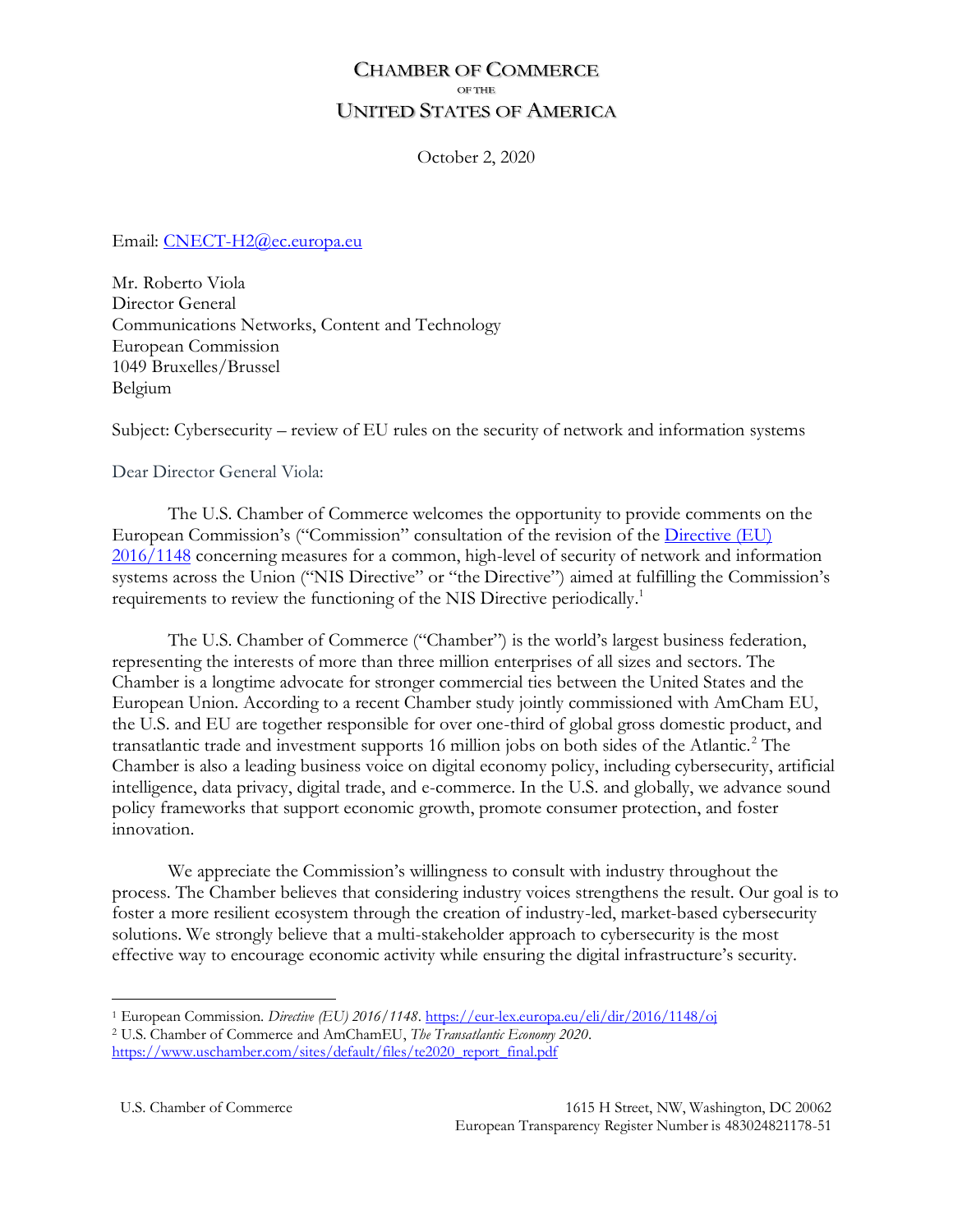The Chamber recognizes that managing cyber risk in all network and information system sectors is vital to the U.S. and Europe's economic and national security. The European Union's (EU) first cybersecurity legislation has improved Member State capabilities, increased EU-level cooperation, and established a common, high-level of security for covered entities. The Chamber applauds the work of the computer security incident response team (CSIRT) network and the NIS Cooperation Group, which have enhanced Member State and EU-level cybersecurity capacity. Further, enhancing the overall level of cybersecurity across the internal market was the passage and implementation of [Regulation \(EU\) 2019/881](https://eur-lex.europa.eu/eli/reg/2019/881/oj) (the "Cybersecurity Act") supports the EU Agency for Cybersecurity (ENISA) and the establishes a public-private framework for the certification of products, services, and processes.<sup>3</sup>

The Chamber appreciates the importance and positive outcomes associated with the implementation of the NIS Directive. However, we would like to re-emphasize several fundamental principles as the Commission evaluates the NIS Directive's functioning. In a constant and significantly evolving technological and threat landscape, the Chamber believes that the following recommendations will further build on the effectiveness, efficiency, coherence, and relevance of the NIS Directive.

#### **Enhancing International Collaboration and Alignment.**

The Commission's goals with the NIS Directive, and the Cybersecurity Act that followed, established common, high-level security across the digital single market for operators of essential services (OES) and digital service providers (DSP) and future ICT products, services, and processes for cybersecurity certification. The Chamber believes that future EU cybersecurity policies, procedures, and regulations should promote international alignment and interoperability with industry-backed approaches to risk management to the maximum extent possible.

The Chamber recommends that security measures be based on industry-led international technical standards and frameworks. The Chamber strongly urges the Commission to build on and not duplicate existing frameworks and best practices. OES and DSP entities benefit when governments leverage existing cybersecurity frameworks and international technical standards as a starting point.

#### Examples include:

- U.S. National Institute of Standards and Technology (NIST) Cybersecurity Framework.<sup>4</sup>
- International Organization for Standardization/ International Electrotechnical Commission ("ISO/IEC") 27001:2013, ISO/IEC 27103:2018, or ISO/IEC 27101 (a forthcoming standard that incorporates ISO/IEC 27103:2018).

<sup>3</sup> European Commission. *Regulation (EU) 2019/881*[. https://eur-lex.europa.eu/eli/reg/2019/881/oj](https://eur-lex.europa.eu/eli/reg/2019/881/oj)

<sup>4</sup> U.S. National Institute for Standards and Technology. Framework for Improving Critical Infrastructure Cybersecurity (2014).<https://www.nist.gov/cyberframework>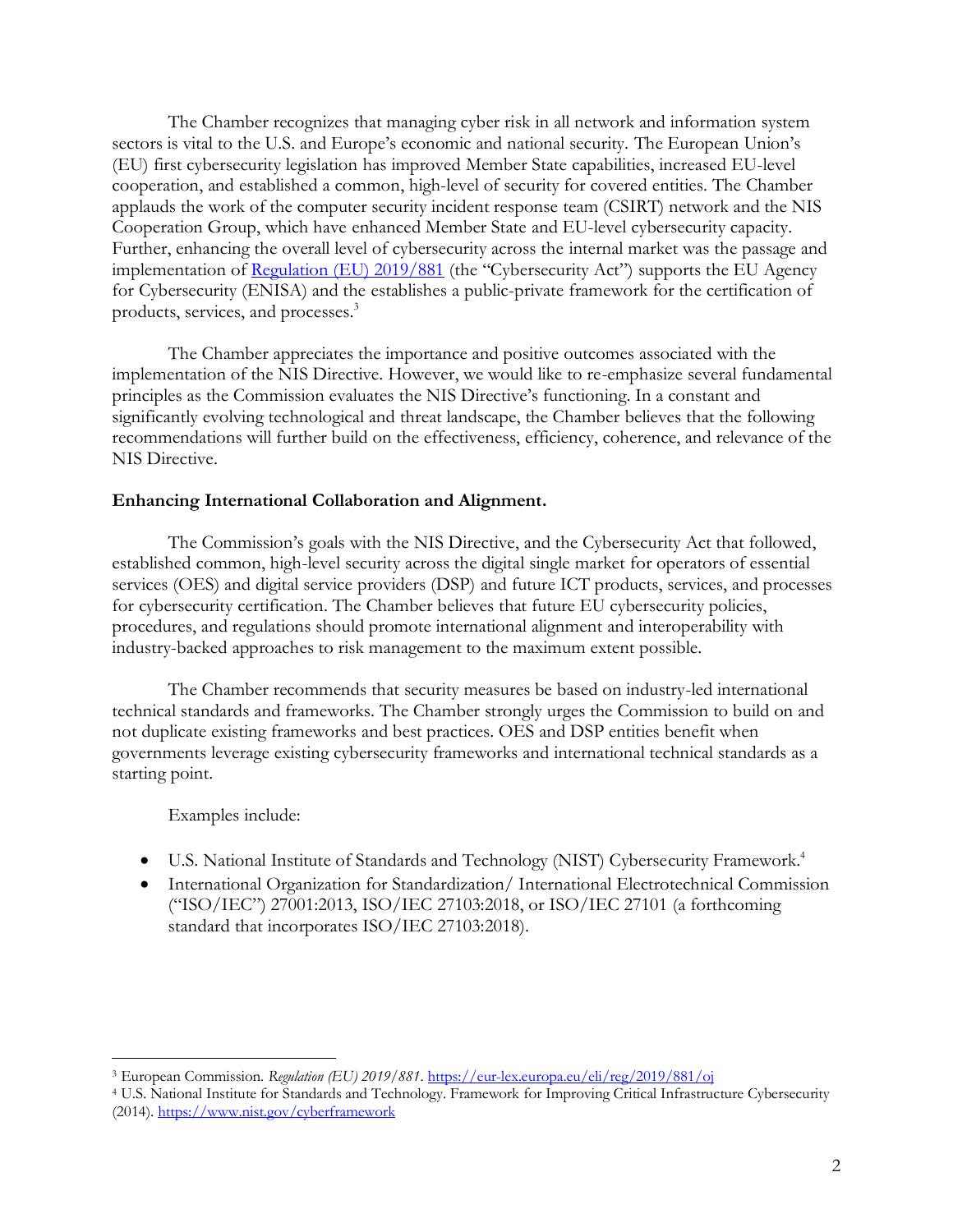Given that organizations across critical sectors use the NIST Cybersecurity Framework, ISO/IEC 27103, and ISO/IEC 27101, the Chamber urges the Commission and ENISA to continue to promote their use as they are essential for interoperability across regions and interdependent sectors. For technology providers, ISO/IEC 27001:2013 also provides foundational guidance and assurance artifacts that can strengthen security and efficiency. These common, high-level security standards allow an organization to scale its compliance programs regardless of jurisdiction.

The Chamber recognizes ENISA's guidelines to OES and DSP on assessing their compliance with NISD security requirements and incident reporting.<sup>567</sup> The mapping of security measures for OES and DSP to international standards used by covered entities is both useful and welcome. However, we reiterate the importance of harmonization across the EU and the importance of common, consistent, and interoperable security measures. We urge the Commission to minimize the regulatory overlap and confusion, including among existing and future frameworks.

#### **Emphasize capacity building and information sharing.**

Public and private entities are vulnerable to attempts by a malicious cyber actor to attack the confidentiality, integrity, and availability of networked systems. Cyber risk cannot be entirely eliminated but must be managed or transferred. As part of sound enterprise risk management and defense in depth processes, information exchange (i.e., cyber threat information sharing) can improve and safeguard networks and information systems.<sup>8</sup> The Chamber encourages further capacity-building and information sharing between private to private entities (e.g., OES to an information sharing and analysis center or sector colleague) and between private entities and government bodies (e.g., OES to computer security incident response team).

We believe that incentivized voluntary information sharing makes companies and governments alike stronger while weakening adversaries and bad cyber actors. We encourage active sharing of threat intelligence and known vulnerabilities between relevant stakeholders as a critical aspect of protecting OES and DSP entities and strengthening the ecosystem's defense against bad actors. The Chamber views incentivized voluntary information sharing as a more productive means of reporting to government security agencies and more effective sharing of threat information by sector-specific information sharing and analysis centers (ISACs). Each approach is essential and will lead to more operational cybersecurity ecosystem between industry and government and better preparedness for industry sectors.

<sup>5</sup> ENISA. *Guidelines on assessing DSP security and OES compliance with the NISD security requirements* (2018). [https://www.enisa.europa.eu/publications/guidelines-on-assessing-dsp-security-and-oes-compliance-with-the-nisd](https://www.enisa.europa.eu/publications/guidelines-on-assessing-dsp-security-and-oes-compliance-with-the-nisd-security-requirements)[security-requirements](https://www.enisa.europa.eu/publications/guidelines-on-assessing-dsp-security-and-oes-compliance-with-the-nisd-security-requirements)

<sup>6</sup> ENISA. *Mapping of OES Security Requirements to Specific Sectors* (2018).

<https://www.enisa.europa.eu/publications/mapping-of-oes-security-requirements-to-specific-sectors/>

<sup>7</sup> ENISA. *Minimum Security Measures for Operators of Essentials Services* (2019)[. https://www.enisa.europa.eu/topics/nis](https://www.enisa.europa.eu/topics/nis-directive/minimum-security-measures-for-operators-of-essentials-services)[directive/minimum-security-measures-for-operators-of-essentials-services](https://www.enisa.europa.eu/topics/nis-directive/minimum-security-measures-for-operators-of-essentials-services)

<sup>8</sup> The Chamber defines cyber threat information as structured information like signatures, indicators of compromise and unstructured information like defensive measure, vulnerability information, remediation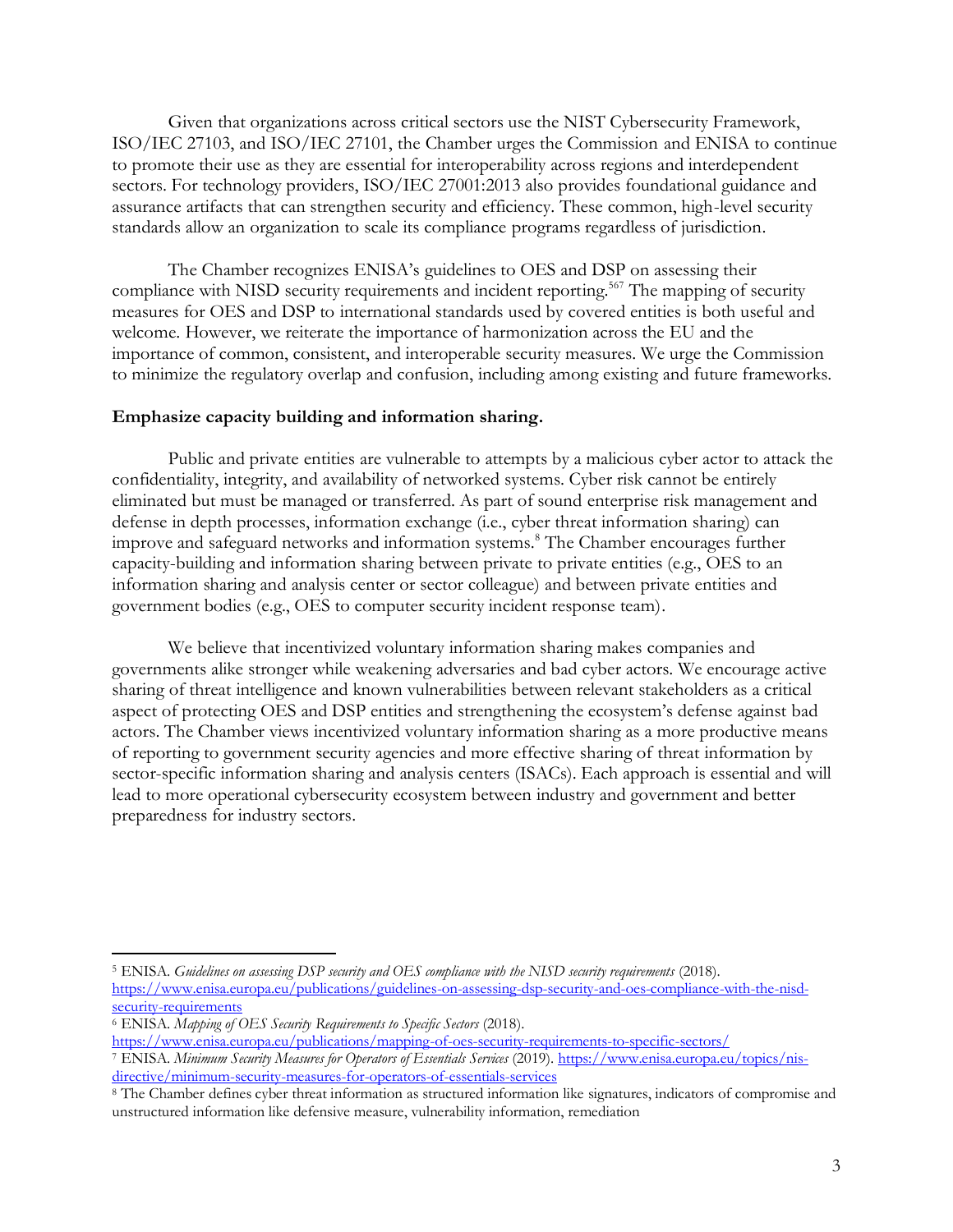Possible EU-level incentives include industry protections from liability, regulatory, disclosure, or antitrust issues when sharing cyber threat information with industry peers, CSIRTs, or competent authorities. Improving the sharing of real-time data—including classified information will foster trust and operational collaboration between network defenders and governments. In this regard, establishing policies, plans, and procedures for collecting, detecting, identifying, disseminating, and rapidly declassifying information on cyber threats should be an EU-level and Member State priority. Companies at risk naturally gravitate towards public and private entities with real-time information that enables them to stay one step ahead of malicious actors.

#### **Requirements for Security and Incident Notification.**

Article 14(3) stipulates that an OES notify, without undue delay, the competent authority and the CSIRT in case of an incident that significantly impacts the continuity of an essential service. A similar mandatory reporting structure applies to a DSP under Article 16(3). While the Chamber respectfully opposes global and domestic government mandates for cyber incident reporting, we recognize that in a certain number of limited instances they are required. In these targeted circumstances, thresholds for mandatory reporting should capture only high-risk, high-speed, and high-impact cyber incidents that may have cascading international impact. These kinds of incidents are rare, but due to the potential geographic spread and potential for the interruption in essential services a genuine public-private response is required. The Chamber believes that this kind of operational collaboration is achieved over years of joint risk management activities, and not through a forced reporting structure. Overly broad incident reporting requirements that capture network pings or other common deflections at the network edge, for the purposes of building trend reports, violate sound cyber risk management principles and unravel the consensus that information sharing between industry and the government must be based on collaborative partnerships to work effectively.

The Chamber thanks the Commission for the opportunity to provide these high-level views. We expand on these views in greater detail in our answers to a select number of the Commission's survey questions (attached). The U.S. business community is engaged in significant trade and investment with the European Union and is proud of its continued contributions to our vibrant bilateral commercial relationship. We look forward to continued dialogue on the Commission's NIS Directive consultation, as well as other foundational digital policy issues.

If you have any questions or if we can clarify our positions, please contact Vince Voci [\(vvoci@uschamber.com\)](mailto:vvoci@uschamber.com) and Abel Torres [\(atorres@uschamber.com\)](mailto:atorres@uschamber.com).

Sincerely,

| Abel Torres                              |
|------------------------------------------|
| Senior Director                          |
| Center for Global Regulatory Cooperation |
| U.S. Chamber of Commerce                 |

Vincent Voci Executive Director Cyber, Intelligence, and Supply Chain Division U.S. Chamber of Commerce

Enclosure:

1. U.S. Chamber of Commerce Consultation on the revision of the NIS Directive Survey Responses

Cc: Khalil Rouhana, Jakub Boratynski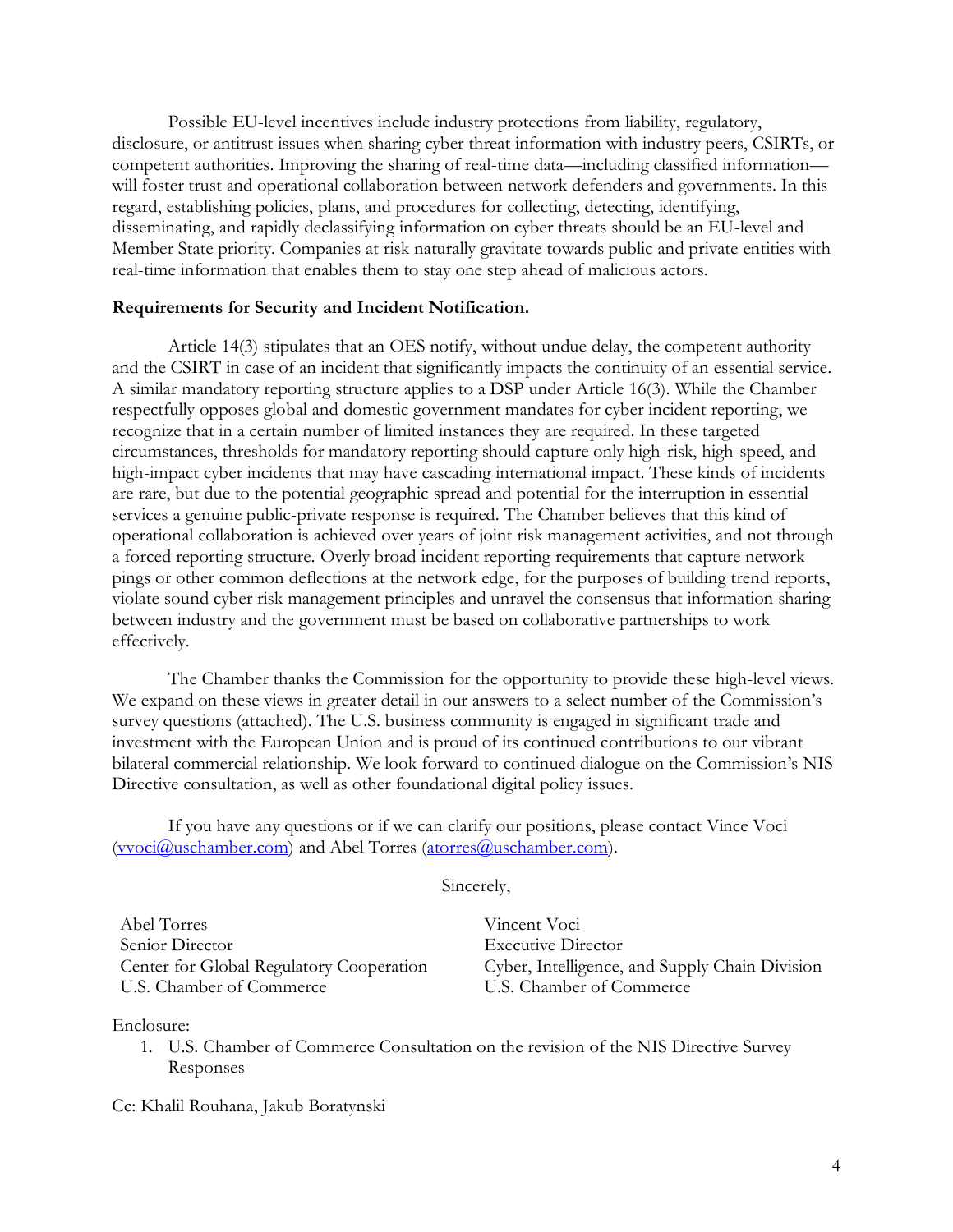## U.S. Chamber of Commerce Consultation on the revision of the NIS Directive Survey Responses

## **Sub-section 1.c. – Technological advances and new trends**

# *Q1: In which way should such recent technological advances and trends be considered in the development of EU cybersecurity policy?*

**[Answer]:** The Chamber believes in a regulatory framework that fosters secure and trusted technologies that power the digital economy. Future frameworks should build on sound secure-bydesign principles and endorse flexible cyber risk management approaches that can evolve to address new and emerging threats. We support technology-neutral, risk-based approaches, and driving cybersecurity priorities and investments with outcome-driven policies.

## **Sub-section 1.e. – Sectoral Scope**

# *Q3: Do you consider that also other sectors, subsectors and/or types of digital services need to be included in the scope of the Directive due to their exposure to cyber threats and their importance for the economy and society as a whole?*

**[Answer]:** The Chamber believes that the directive's sectoral scope is adequate as it stands and should not be expanded to other sectors or services under the OES and DSP categories. Expansion of either of the categories will not improve cybersecurity resilience. The current compliance requirements have taken years to imbed in company procedures. Expansions in scope will lead to additional bureaucracy and overhead and divert existing resources away from critical functions. Furthermore, the Chamber believes that there is sufficient flexibility in the NIS Directive for the Member States to denote what infrastructures are essential to their national and economic security. The Commission's expansion considerations for additional categories should solely be based on risk and based on evidence rather than political design.

## **Sub-section 2.i. – Information exchange**

# *Q2: Should the Cooperation Group be assigned additional tasks so far not listed in the NIS Directive?*

**[Answer]:** Yes, the Cooperation Group has been a useful instrument in building capacity and sharing best practices across the Members States. We recognize that the NIS Directive supports public-private cooperation. We suggest that operational collaboration expands between covered entities and the Cooperation Group regarding equality, transparency, and interoperability. The Chamber offers two examples for the Commission's consideration.

First, either the NIS Directive Cooperation Group, the CSIRT Network, or ENISA could host an annual public-private meeting to discuss cybersecurity, share best practices, and identify possible cooperation. Both the CSIRT Network and NIS Cooperation could be required to organize such an event and make it part of their annual work programs. Doing so would benefit and increase the cybersecurity competence of the EU.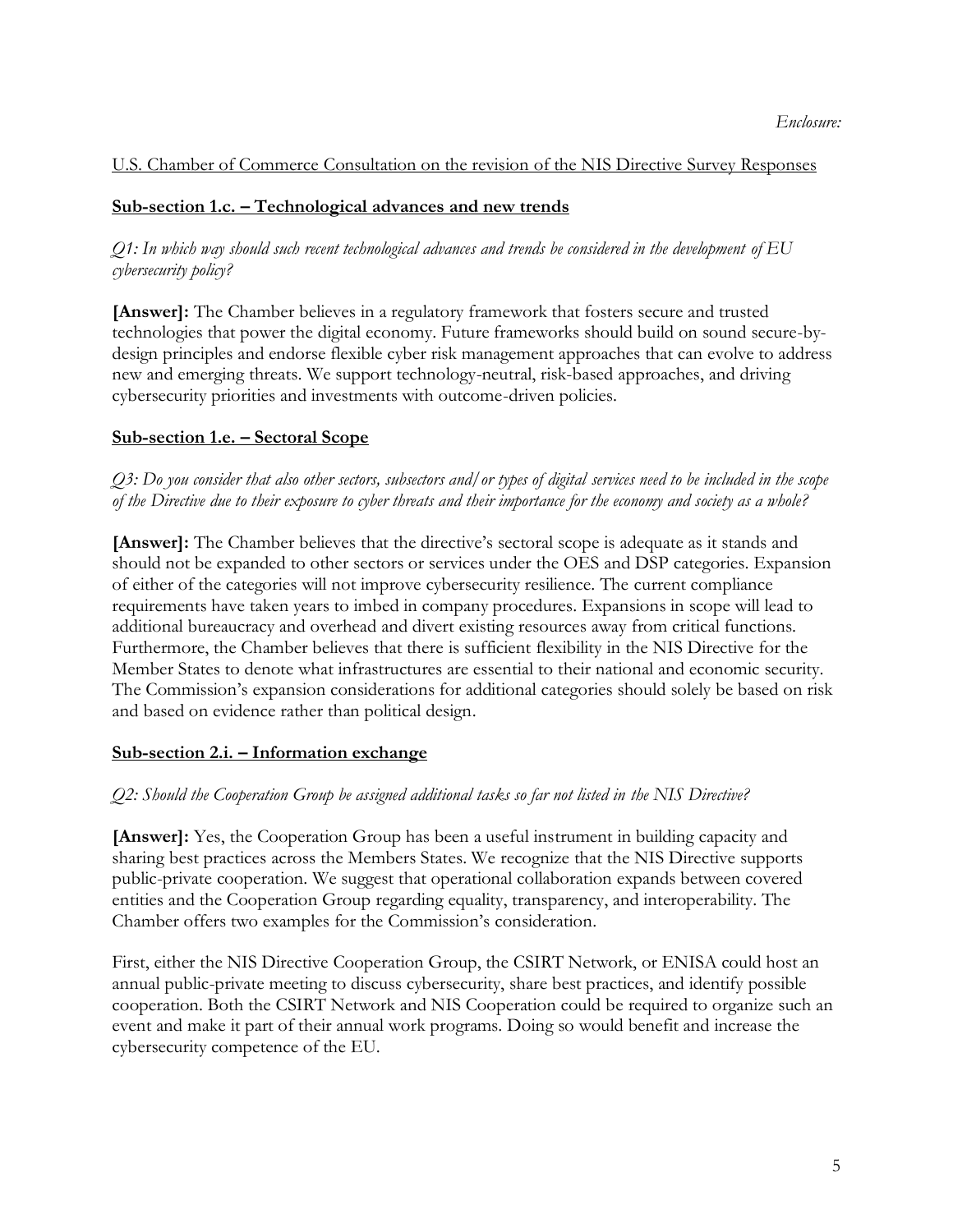Secondly, the Commission could establish a NIS Industry Stakeholder Group, either separately as a third pillar next to the CSIRTs Network and Cooperation Group, or even as an advisory group to the NIS Cooperation Group. Such an Industry Stakeholder Group should be capable of assisting ENISA, the Member States, and the Commission to draft technical documents and providing evidence and experience in critical information infrastructure protection based on OES and DSP experience. This group should consist of both OES and DSP representatives that fall under the NIS Directive scope. The Chamber looks at the Stakeholder Cybersecurity Certification Group under Article 22 of the Cybersecurity Act as a model body for public-private collaboration.

## **Sub-section 2.k. – Coherence of the NIS Directive with other EU legal instruments**

*Q1: To what extent are the provisions of the NIS Directive (such as on security requirements and incident notification) coherent with the provisions of other EU legal instruments that are aimed at increasing the level of data protection or the level of resilience?*

**[Answer]:** The Chamber urges the Commission to harmonize any changes to the NIS Directive with future legislation, such as Digital Operational Resilience Act, to avoid duplicity and confusion in the market place. DORA, among other requirements specific to the financial sector, establishes both incident reporting and information sharing mechanisms.

# **Sub-section 3.a. – Provision of cybersecurity information**

## *Q1: How could organizations be incentivized to share more information with cybersecurity authorities on a voluntary basis*

**[Answer]:** In the U.S., the Cybersecurity and Information Sharing Act of 2015 establishes a voluntary, protected, and bidirectional cyber threat indicators and defensive measures sharing program that protects privacy and civil liberties.<sup>9</sup> Participation in the Automated Indicator Sharing program incentivizes federal, but not law enforcement or Department of Defense agencies, and non-federal entities to exchange information, in real time, by protecting entities from disclosure, regulatory, or antitrust issues. Realtime sharing of common, easy to identify cyber threats enhancing situational awareness across the ecosystem, while allowing network defenders to focus on harder to defend advanced and persistent threat actors. The Chamber urges the Commission to codify in legislation a similar voluntary, protected, and incentivized information exchange program.

While governments (*e.g.*, computer emergency response teams, national cybersecurity centers) and industry (*e.g.*, commercial off the shelve threat intelligence providers, information sharing and analysis centers) routinely sharing cyber threat information with private sector stakeholders, this information is structured and formatted. In contrast, threat data on vendor- or product-based risk (e.g., the insertion of malicious code or other forms of compromise or exploitation) is not widely available.

<sup>9</sup> Cybersecurity and Information Sharing Act of 2015. Public Law 114-113. <https://www.govinfo.gov/content/pkg/PLAW-114publ113/html/PLAW-114publ113.htm>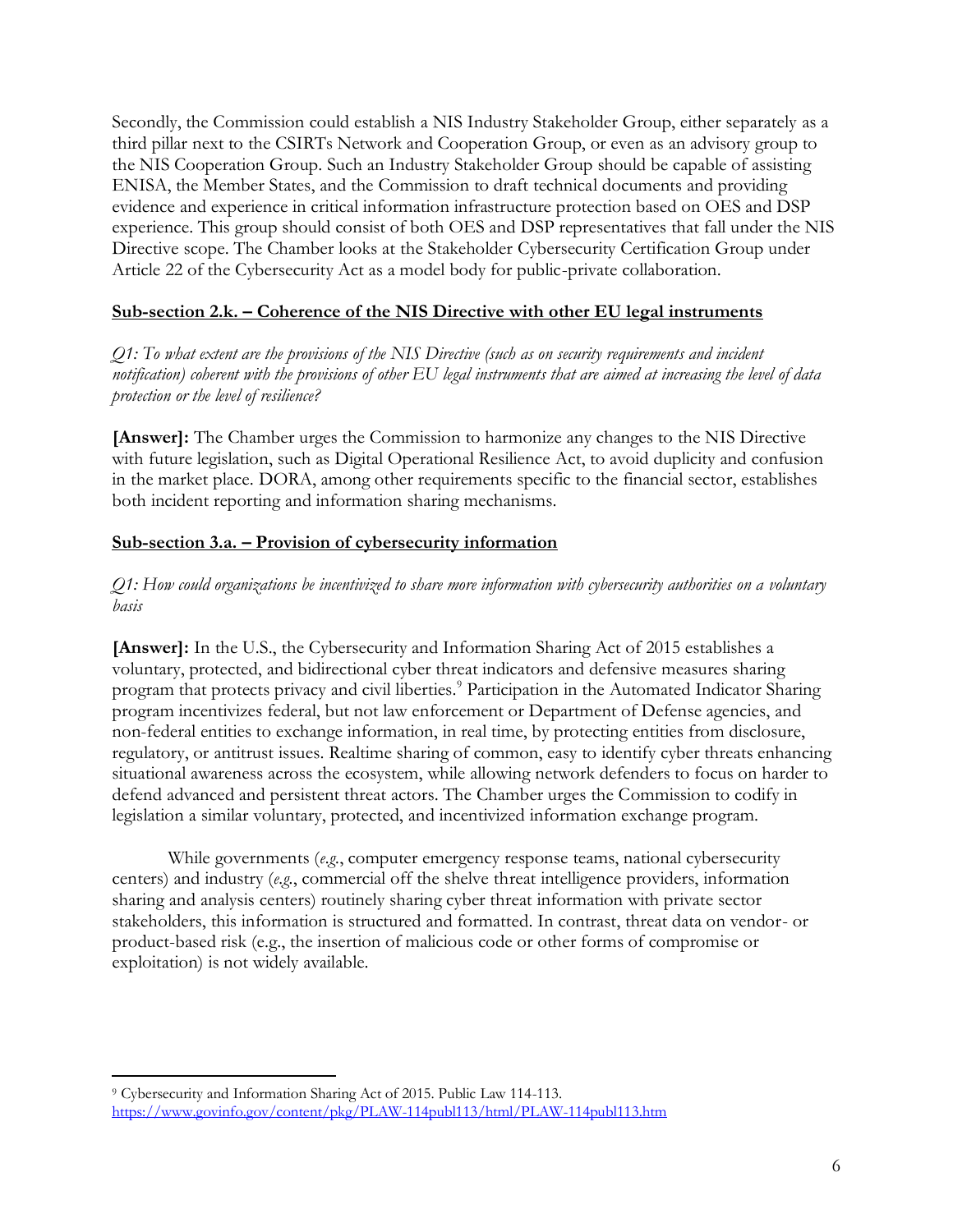Future information exchange programs with critical technologies supply chains may consider the following:

- (1) What supply chain information would be most valuable for the Government and industry to mitigate the risk of sabotage?
- (2) Does such information exist in a public or private body or sharing platform that allows it to be accessible across the supply chain for risk management purposes?
- (3) How will competent national authorities share targeted intelligence and involve relevant suppliers in assessing risks to specific products?
- (4) What legal or policy barriers to bi-directional information sharing exist, including substantial countervailing risks of IP loss and inadvertent dissemination of security vulnerabilities?

The Chamber firmly supports the notion that a real-time threat picture, including intelligence insights and tactics, techniques, and procedures, will empower OES and DSP to take appropriate and timely risk management actions.

*Q2: Under the NIS Directive, Member States shall require companies to report events having an actual adverse effect on the security of network and information systems (incidents). Should the reporting obligations be broadened to include other types of information in order to improve the situational awareness of competent authorities?*

**[Answer]:** No, forced reporting requirements should be appropriately limited, narrow, and targeted to cyber incidents that have evidence of serious or significant harm to the national and economic security of Member States. These arrangements are flawed for several reasons, including:

- First, mandatory reporting insufficiently considers the increased costs and misallocated businesses' resources (*e.g.*, human and technical) due to forced reporting.
- Second, the Chamber rejects policies that require reporting on a fixed timeframe. Among other considerations, what may be understood in the first few days of a cyber incident investigation can be dramatically different from what is learned in the weeks and months that follow.
- Third, several critical infrastructure sectors (e.g., financial services and energy) have existing legal obligations to report significant cyber incidents to government regulatory bodies. It is challenging to discern what increased value would flow to the national competent authorities, CSIRTS, and other sector specific government agencies when such information is seemingly available.
- Fourth, we believe that liability exemptions or safe harbors for reporting incidents are necessary and should be consistent with Articles 14(3) and 16(3) of the NIS Directive.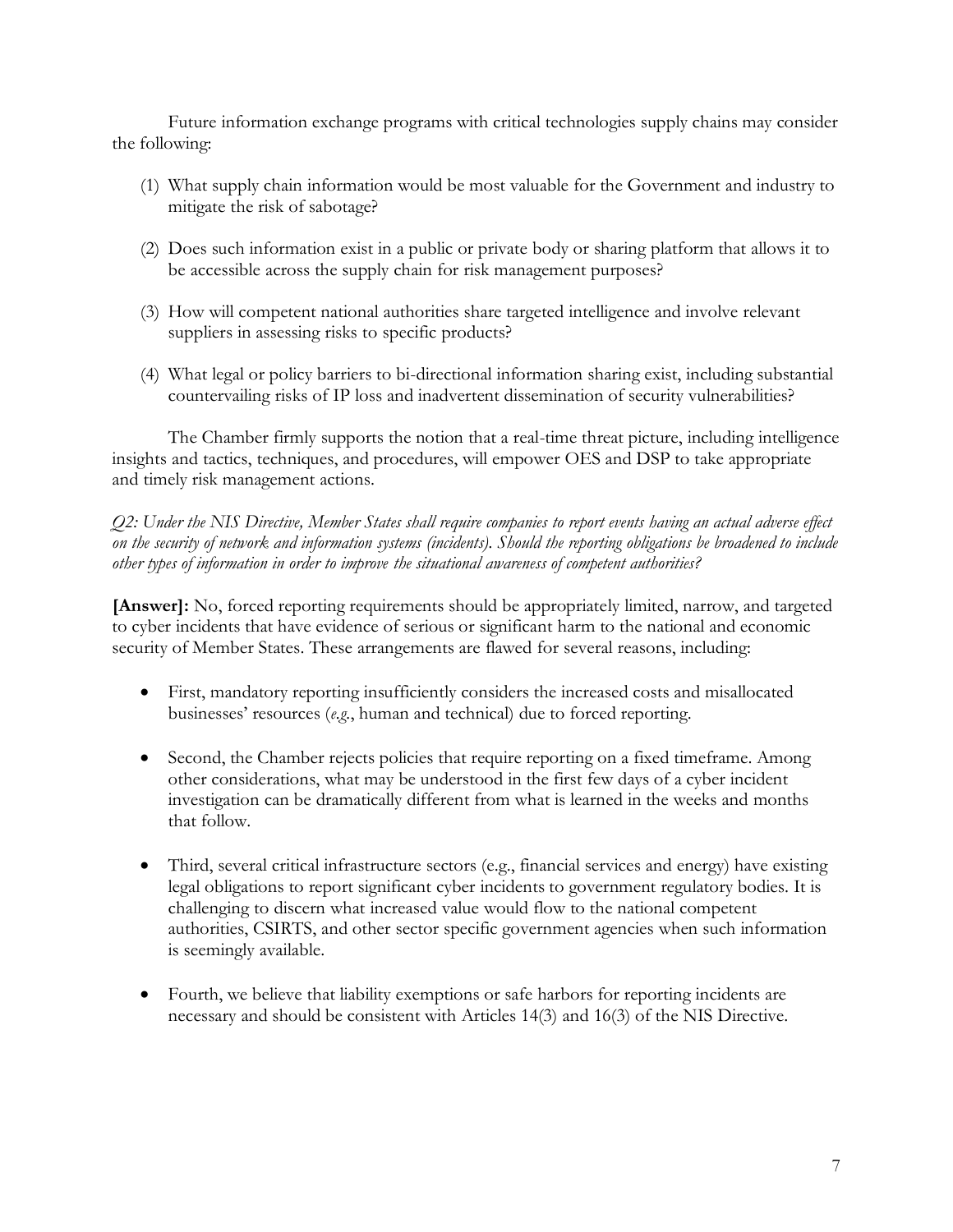#### **Sub-section 3.c. – Vulnerability discovery and coordinated vulnerability disclosure**

#### *Q3: How would you describe your experience with vulnerability disclosure in the EU and how would you improve it?*

**[Answer]:** The NIS Directive should continue to focus on security measures for covered entities and the reporting of significant cyber incidents that could substantially impact the Member States. Over time, there may be updates to baseline security requirements that reflect the changing threat landscape or technology ecosystem; however, potential additions should be carefully evaluated to understand their likely impact. When addressing vulnerability disclosure, we urge EU institutions to utilize well-established and broadly adopted best practices and industry standards in the field of coordinated vulnerability disclosure (CVD) and vulnerability handling. The Chamber supports full alignment with these practices, as articulated in international standards such as ISO/IEC 29147:2018 and ISO/IEC 30111:2019, given the global nature of technology development and vulnerability management processes.

## *Q4: Should national authorities such as CSIRTS take proactive measures to discover vulnerabilities in ICT products and services provided by private companies?*

**[Answer]:** Encouraging the adoption of CVD policies would foster better security practices among covered entities and give covered entities time to build complex and resource-intensive programs. However, prematurely requiring such policies across sectors, including those in which organizations have had limited interaction with security researchers and vulnerability reporters and limited experience receiving external vulnerability reports, may undermine the communication and cooperation essential to a positive security outcome. Any implementation of proactive measure should therefore reflect the maturity level of all stakeholders involved.

## **Sub-section 3.d. – Security of connected products**

## *Q1: Do you believe that there is a need of having common EU cybersecurity rules for connected products placed on the internal market?*

**[Answer]:** Defining minimum and common cybersecurity baselines could help improve resilience in the current digital environment, and in that regard, the Chamber support EU-level coordination. However, the NIS Directive does not seem the right instrument to address this issue. The NIS Directive was not scoped to cover ICT products, services, or processes, like consumer connected products. Developing security-by-design processes and self-assessment frameworks (e.g., GSMA IoT Security self-assessment framework), based on globally-adopted and industry-driven practices and standards, could help to promote cybersecurity capabilities and increasing participation of companies of all sizes. The Chamber supports international efforts aimed at aligning regulatory approaches to reflect accepted best practices. Private industry benefits when governments incorporate existing cybersecurity frameworks. Further, we recommend that both definitions (e.g., for devices, passwords, updates, etc.) and security requirements align with international standards such as ISO/IEC 27402 (under development) to avoid technical barriers, as well as unintended costs. However, where standards are minimum baselines, manufacturers should be encouraged to strive for greater security.